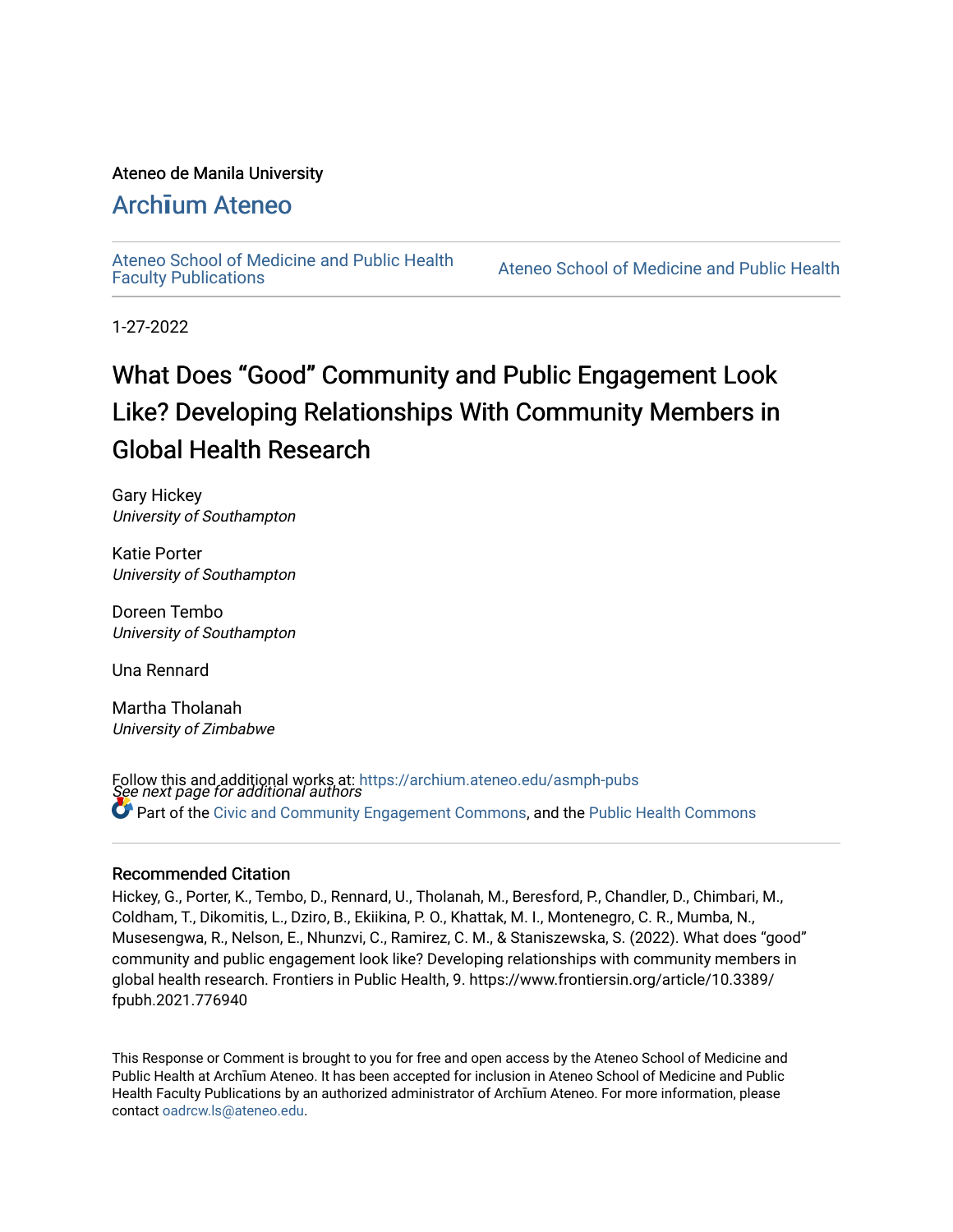#### Authors

Gary Hickey, Katie Porter, Doreen Tembo, Una Rennard, Martha Tholanah, Peter Beresford, David Chandler, Moses Chimbari, Tina Coldham, Lisa Dikomitis, Biggy Dziro, Peter O. Ekiikina, Maria I. Khattak, Cristian R. Montenegro, Noni Mumba, Rosemary Musesengwa, Erica Nelson, Clement Nhunzvi, Caroline Mae Ramirez, and Sophie Staniszewska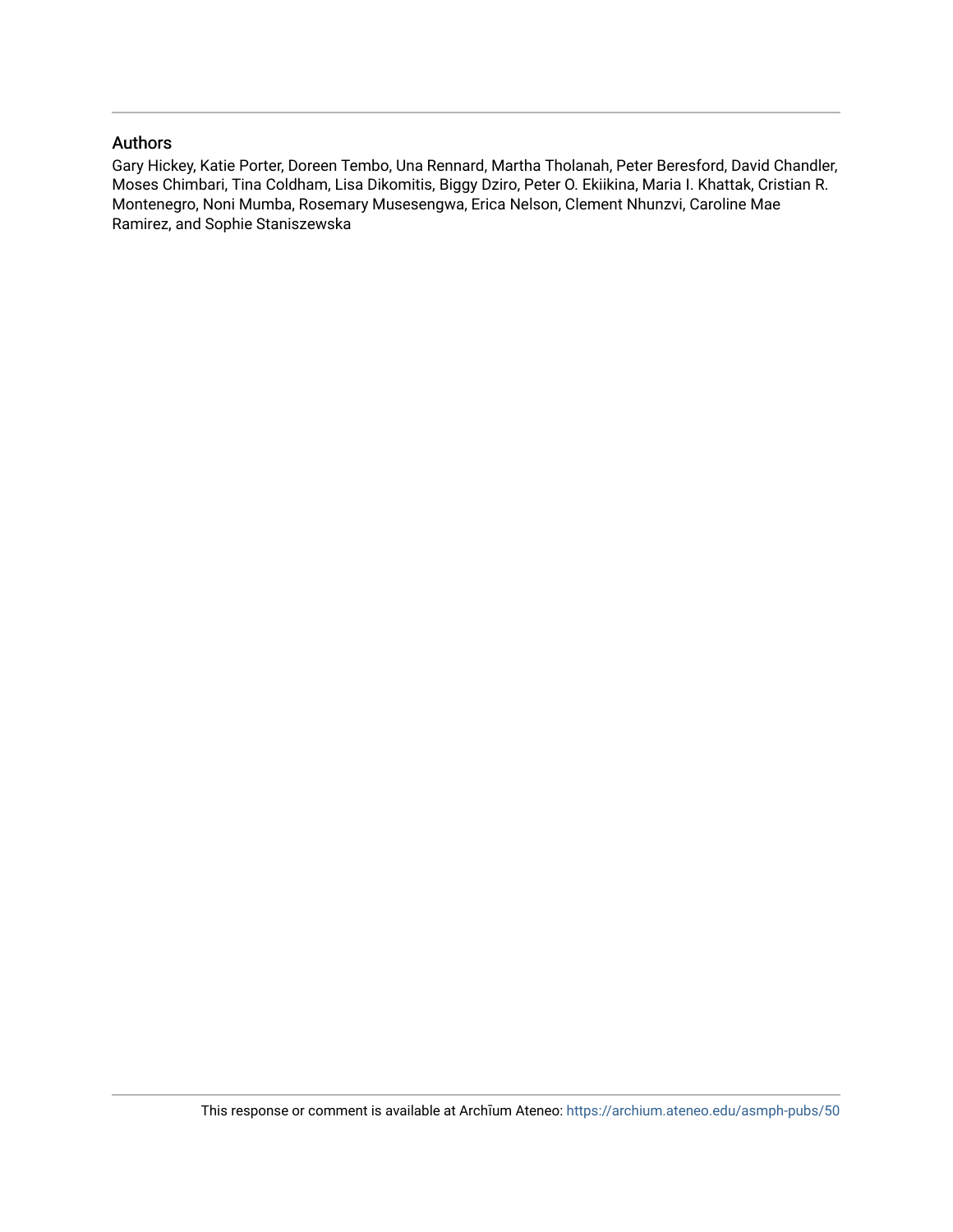



# [What Does "Good" Community and](https://www.frontiersin.org/articles/10.3389/fpubh.2021.776940/full) Public Engagement Look Like? Developing Relationships With Community Members in Global Health Research

Gary Hickey  $^{1,2}$ , Katie Porter  $^{1\star}$ , Doreen Tembo  $^1$ , Una Rennard  $^3$ , Martha Tholanah  $^{4,5}$ , Peter Beresford<sup>6</sup>, David Chandler<sup>7</sup>, Moses Chimbari<sup>8,9</sup>, Tina Coldham<sup>10,11</sup>, Lisa Dikomitis <sup>12</sup>, Biggy Dziro <sup>13</sup>, Peter O. Ekiikina <sup>14</sup>, Maria I. Khattak <sup>15</sup>, Cristian R. Montenegro<sup>16,17</sup>, Noni Mumba<sup>18</sup>, Rosemary Musesengwa<sup>19</sup>, Erica Nelson<sup>20</sup>, Clement Nhunzvi<sup>21</sup>, Caroline M. Ramirez<sup>22,23</sup> and Sophie Staniszewska<sup>24</sup>

#### **OPEN ACCESS**

#### Edited by:

Gillian Black, Sustainable Livelihoods Foundation, South Africa

#### Reviewed by:

Birute Strukcinskiene, Klaipėda University, Lithuania Sonia Lewycka, Oxford University Clinical Research Unit in Vietnam (OUCRU), Vietnam

#### \*Correspondence:

Katie Porter [k.s.porter@soton.ac.uk](mailto:k.s.porter@soton.ac.uk)

#### Specialty section:

This article was submitted to Public Health Education and Promotion, a section of the journal Frontiers in Public Health

Received: 14 September 2021 Accepted: 31 December 2021 Published: 27 January 2022

#### Citation:

Hickey G, Porter K, Tembo D, Rennard U, Tholanah M, Beresford P, Chandler D, Chimbari M, Coldham T, Dikomitis L, Dziro B, Ekiikina PO, Khattak MI, Montenegro CR, Mumba N, Musesengwa R, Nelson E, Nhunzvi C, Ramirez CM and Staniszewska S (2022) What Does "Good" Community and Public Engagement Look Like? Developing Relationships With Community Members in Global Health Research. Front. Public Health 9:776940. doi: [10.3389/fpubh.2021.776940](https://doi.org/10.3389/fpubh.2021.776940)

<sup>1</sup> Wessex Institute, Faculty of Medicine, University of Southampton, Southampton, United Kingdom, <sup>2</sup> School of Health Sciences, University of Brighton, Brighton, United Kingdom, <sup>3</sup> Public Contributor, Oxfordshire, United Kingdom, <sup>4</sup> AIDS Clinical Trial Group Clinical Research Site Community Advisory Board, Clinical Trials Research Centre, University of Zimbabwe, Harare, Zimbabwe, <sup>5</sup> Making Waves Network, Harare, Zimbabwe, <sup>6</sup> School of Health Sciences, University of East Anglia, Norwich, United Kingdom, <sup>7</sup> The Psoriasis and Psoriatic Arthritis Alliance, St Albans, United Kingdom, <sup>8</sup> School of Nursing and Public Health, College of Health Sciences, University of KwaZulu-Natal, Durban, South Africa, <sup>9</sup> Department of Public Health, Great Zimbabwe University, Masvingo, Zimbabwe, <sup>10</sup> National Institute for Health Research Centre for Engagement and Dissemination, London, United Kingdom, <sup>11</sup> School for Social Care Research, National Institute for Health Research, London, United Kingdom, <sup>12</sup> Kent and Medway Medical School, University of Kent and Canterbury Christ Church University, Canterbury, United Kingdom, <sup>13</sup> African Mental Health Research Initiative (AMARI), Harare, Zimbabwe, 14 Foundation for Open Development, Tororo, Uganda, 15 Institute of Public Health & Social Sciences, Khyber Medical University, Peshawar, Pakistan, <sup>16</sup> Wellcome Centre for Cultures and Environments of Health, University of Exeter, Exeter, United Kingdom, <sup>17</sup> Escuela de Enfermería, Pontificia Universidad Católica de Chile, Santiago, Chile, <sup>18</sup> KEMRI Wellcome Trust Research Programme, Kilifi, Kenya, <sup>19</sup> Medical Sciences Division, Department of Psychiatry, University of Oxford, Oxford, United Kingdom, <sup>20</sup> Health and Nutrition Cluster, The Institute of Development Studies, University of Sussex, Brighton, United Kingdom, <sup>21</sup> College of Health Sciences, University of Zimbabwe, Harare, Zimbabwe, <sup>22</sup> School of Medicine and Public Health, Ateneo de Manila University, Pasig, Philippines, <sup>23</sup> Harvard Medical School, Boston, MA. United States. <sup>24</sup> Warwick Research in Nursing, Warwick Medical School, University of Warwick, Coventry, United Kingdom

Community and public engagement (CPE) is increasingly becoming a key component in global health research. The National Institute for Health Research (NIHR) is one of the leading funders in the UK of global health research and requires a robust CPE element in the research it funds, along with CPE monitoring and evaluation. But what does "good" CPE look like? And what factors facilitate or inhibit good CPE? Addressing these questions would help ensure clarity of expectations of award holders, and inform effective monitoring frameworks and the development of guidance. The work reported upon here builds on existing guidance and is a first step in trying to identify the key components of what "good" CPE looks like, which can be used for all approaches to global health research and in a range of different settings and contexts. This article draws on data collected as part of an evaluation of CPE by 53 NIHR-funded award holders to provide insights on CPE practice in global health research. This data was then debated, developed and refined by a group of researchers, CPE specialists and public contributors to explore what "good" CPE looks like, and the barriers and facilitators to good CPE.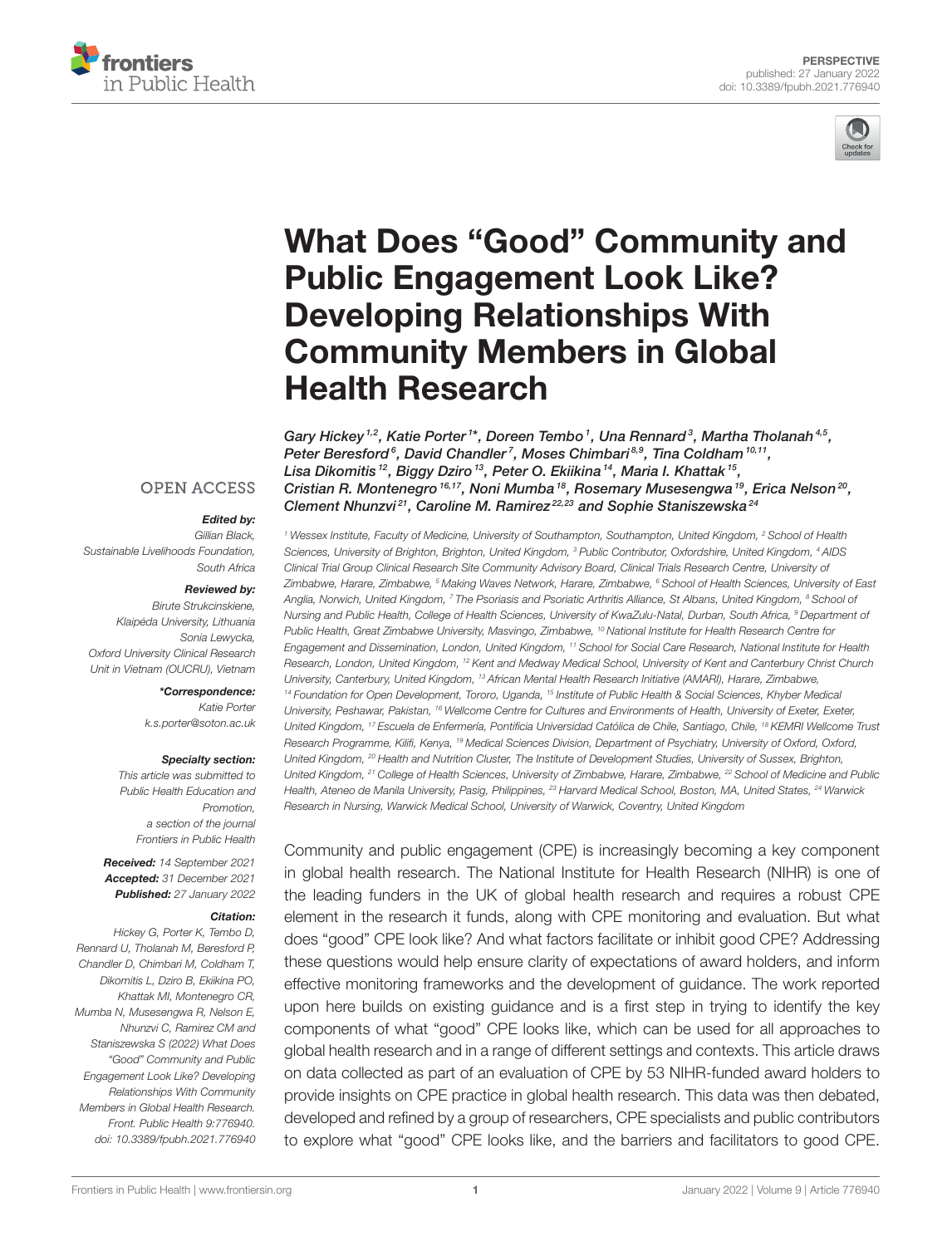A key finding was the importance, for some research, of investing in and developing long term relationships with communities, perhaps beyond the life cycle of a project; this was regarded as crucial to the development of trust, addressing power differentials and ensuring the legacy of the research was of benefit to the community.

Keywords: patient and public involvement, research relationships, power dynamics, research stakeholders, respecting community

#### INTRODUCTION

Community and public engagement (CPE) in the development, undertaking and delivery of global health research, interventions and policy is increasingly regarded as essential by funding bodies [\(1–](#page-7-0)[3\)](#page-7-1). We use CPE for the purposes of this paper, but the term officially used and referenced by NIHR is community engagement and involvement (CEI). The National Institute of Research (NIHR) is committed to CPE and to involving the most marginalized communities in the global health research it funds, arguing that it is vital to improving the reach, quality and impact of the research. The recognition of the importance of CPE has led to the development of various guidelines and standards for CPE generally [\(3,](#page-7-1) [4\)](#page-7-2), techniques and approaches for CPE, such as approaches guided by participatory action research techniques [\(5\)](#page-7-3), and CPE criteria being included in ethical guidelines that apply to global health research specifically [\(6–](#page-7-4)[13\)](#page-8-0).

The UK equivalent of CPE is patient and public involvement (PPI). The UK Public Involvement Standards Development Partnership guidance on "what good looks like" in PPI has been encapsulated in the six standards for public involvement [\(14\)](#page-8-1). These standards are not a prescriptive "how to" manual; they can find expression in a variety of ways and can be used to guide and evaluate PPI in research. Furthermore, they are flexible enough to be applied to all research topic areas and in conjunction with any research methods.

As the NIHR further develops a portfolio of work in global health, what can its past experience championing PPI contribute to current debates on what constitutes "good" CPE? And can we develop something that involves a partnership of actors from both high income countries (HICs) and low and middle income countries (LMICs)? The CPE guidelines that are currently available are useful, but many are either non-health research focused [\(3\)](#page-7-1), focused on a specific region/condition or research approach [\(4,](#page-7-2) [15,](#page-8-2) [16\)](#page-8-3), or focused on the ethics of engagement [\(17\)](#page-8-4). Clear guidance on CPE, which builds on existing guidelines and frameworks, would be useful in ensuring clarity of expectations of award holders, and the design of monitoring and evaluation frameworks. Of course, it must take account of the reality that CPE is not free-standing and is likely to be affected by the nature of politics and policy drivers in any particular setting [\(18\)](#page-8-5).

The NIHR, in collaboration with the UK's Institute of Development Studies, has recently produced a series of learning resources to support applicants and researchers in planning and delivering meaningful CPE [\(1\)](#page-7-0). With this paper, we hope to add to and build on this resource. This paper is our first step in trying to identify the key components of what makes for "good"

CPE, which can be applied across all approaches to global health research as well as different countries and contexts.

#### **METHODS**

Thematic data analysis [\(19\)](#page-8-6) of 139 progress reports submitted between 2017 and 2019 by all 53 NIHR Global Health Research Units and Groups was undertaken by two members of the study team (**[Table 1](#page-3-0)**). The UK-led Units and Groups deliver worldclass applied global health research and work in partnership with researchers in LMICs, who are eligible to receive UK funding, to address under-funded or under-researched topics specific to those countries [\(20\)](#page-8-7). At the time of writing, the Units and Groups involved in this analysis have either completed or are nearing completion of their funded research. Inductive coding was used to identify common themes [\(19\)](#page-8-6) highlighting potential enablers for and barriers to good CPE. Qualitative data analysis was supported by NVivo software.

<span id="page-3-0"></span>TABLE 1 | Further information on the sample used in the content analysis and the participants involved in the workshop.

| <b>Method</b>       | Sample                                                                                                                                                                                                                                                                                                                                                                                                                                                                                                                                                                                                         |  |
|---------------------|----------------------------------------------------------------------------------------------------------------------------------------------------------------------------------------------------------------------------------------------------------------------------------------------------------------------------------------------------------------------------------------------------------------------------------------------------------------------------------------------------------------------------------------------------------------------------------------------------------------|--|
| Content<br>analysis | No Units or Groups (that were funded at the time of analysis)<br>were excluded. No available progress reports were excluded.<br>The Units and Groups that were included in the content analysis<br>were collectively undertaking research in 61 LMICs, as follows:<br>- 12 LMICs in Latin America and the Caribbean<br>- 2 LMICs in Northern Africa<br>- 23 LMICs in Sub-Saharan Africa<br>- 4 LMICs in Middle East<br>- 1   MIC in Fast Asia<br>- 5 LMICs in South Asia<br>- 10 LMICs in Southeast Asia<br>- 4 LMICs in Europe                                                                                |  |
| Workshop            | Purposive sampling was used to identify a group of CPE/PPI<br>specialists and public contributors located in diverse country<br>contexts that could bring a range of experience to the<br>workshop. Out of the 18 people who were invited to participate,<br>11 were able to attend. The 11 workshop participants are<br>authors on the paper along with the 7 people who could not<br>attend but were involved in other aspects of the research.<br>The global regions represented in the workshop, and the number<br>of participants from each of these contexts were:<br>- UK (7)<br>Cub Coboron Africa (0) |  |

- Sub-Saharan Africa (2)
- Southeast Asia (1)
- South Asia (1)

Workshop attendees included seven people who would be considered CPE and/or PPI specialists and four public contributors with lived experience.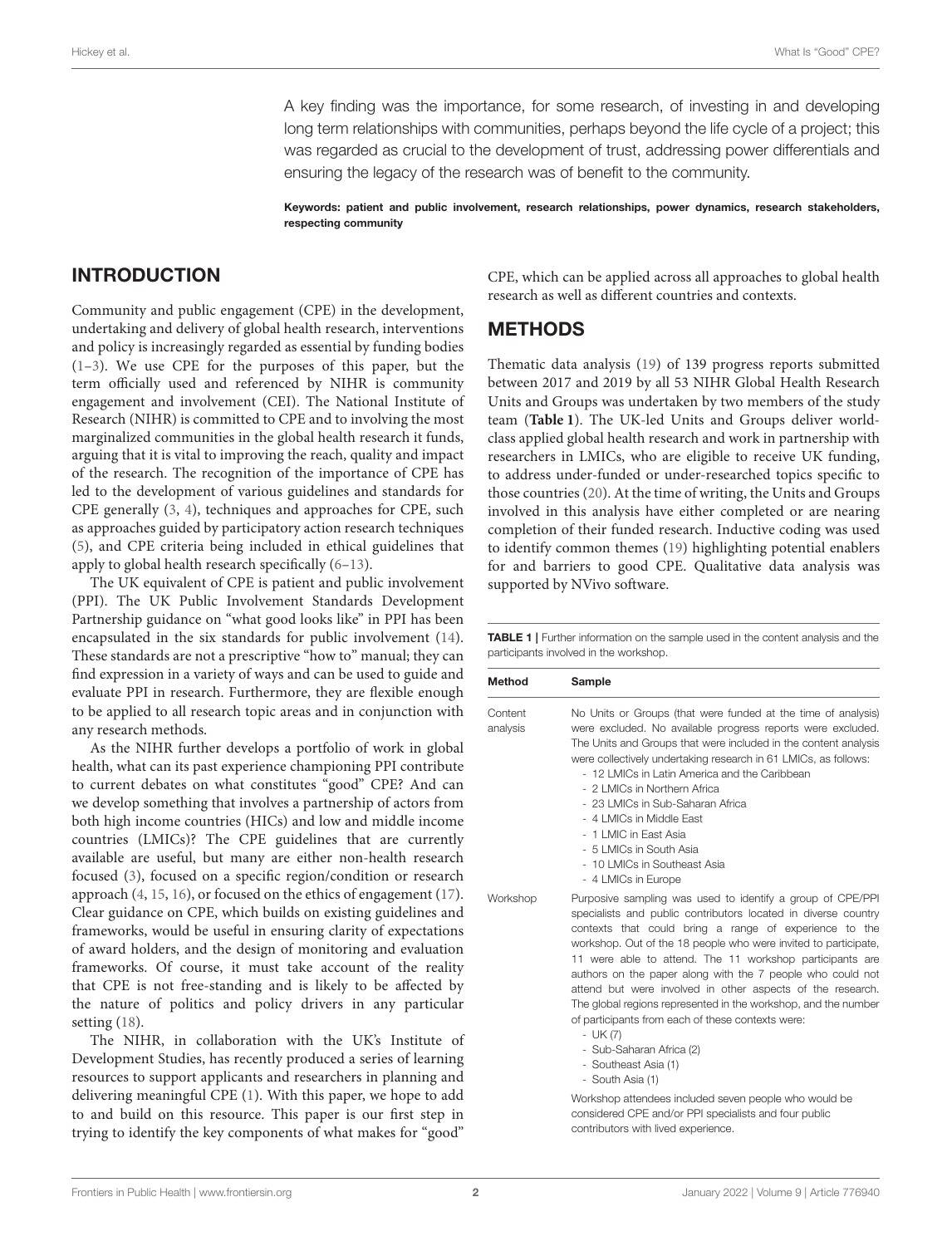<span id="page-4-0"></span>TABLE 2 | Potential enablers of good community and public engagement (CPE) as identified through the content analysis, workshop discussions and the merged findings of these two processes.

| Enablers from the content analysis                                                                                             | Enablers from the workshop discussion                                                                                                                | Merged potential enablers of<br>good CPE                         |
|--------------------------------------------------------------------------------------------------------------------------------|------------------------------------------------------------------------------------------------------------------------------------------------------|------------------------------------------------------------------|
| Knowledge of community dynamics and structure                                                                                  | Respond and adjust to cultural norms, and<br>increase cultural competence of researchers                                                             | Adaptation to local cultural norms and<br>customs                |
| Awareness and knowledge of the research amongst the community<br>members involved                                              |                                                                                                                                                      |                                                                  |
| Create opportunities for open communication and feedback                                                                       | Avoid transactional relationships and encourage<br>open and honest communication                                                                     | Treat community members with<br>respect                          |
| Respond and adjust to the barriers to involving marginalised<br>communities in research                                        | Actively reach out to the community                                                                                                                  |                                                                  |
|                                                                                                                                | Respect the diversity of local knowledge and reflect<br>on hierarchies of knowledge at the local level                                               |                                                                  |
| Awareness of local gatekeepers and when they might restrict access<br>to community members                                     | Understand how to work with gatekeepers and<br>why they might restrict access to community<br>members                                                | Acquire permission from and work<br>with local gatekeepers       |
| Awareness of power inequities between HIC researchers and the<br>LMIC community members (as well as between community members) | Identify and address power inequities within and<br>between local communities                                                                        |                                                                  |
| Community involvement from the outset to ensure relevance of<br>research to the local context                                  | Undertake research that is relevant to the<br>community and involve them in developing<br>research priorities                                        | Seek community involvement in, and<br>ownership of, the research |
| Undertake locally led activities in the health intervention with the<br>community                                              |                                                                                                                                                      |                                                                  |
| Involve multiple local stakeholders to ensure the intervention is<br>beneficial to all                                         |                                                                                                                                                      |                                                                  |
| Encourage development of community members and their<br>engagement with issues (aka a "virtuous circle")                       |                                                                                                                                                      |                                                                  |
| Utilization of strong existing relationships when available to quickly get<br>CPE activities started                           | Avoid overburdening communities (i.e., different<br>research teams involving the same community<br>members over an extended period of time)          | Avoid overburdening communities                                  |
| Address competing research priorities e.g., policy makers vs. local<br>communities vs. HIC researchers                         | Investment in long term relationships (or the legacy<br>of the research) to enable partnerships which<br>address research and community needs around | Investment in long term relationships<br>and research goals      |
| Understand how CPE activities are restricted by finite resourcing and<br>funding                                               | social justice and long term health outcomes                                                                                                         |                                                                  |

The findings from the content analysis informed the discussion at a workshop where participants explored what good CPE looks like and identified factors that facilitate and inhibit CPE. The workshop was attended by 11 participants and facilitated by two representatives of NIHR (**[Table 1](#page-3-0)**). Participants broke up into two groups, and each group addressed questions relating to enablers and barriers of CPE. Discussions were transcribed after the workshop via an online transcription service, and quality checked by two members of the research team by listening to the recordings. Common themes were identified from the workshop transcript through use of inductive coding [\(19\)](#page-8-6) by two members of the research team.

## EMERGENT FINDINGS

The potential enablers of good CPE that emerged from the content analysis and subsequent workshop discussion are presented in **[Table 2](#page-4-0)**. These were merged to form broad potential enablers which are outlined in the next section and interpreted in light of the literature in this area. In practice, these enablers are not exclusive, but rather they overlap and intertwine to make up what "good" looks like in CPE.

## **DISCUSSION**

## Adaptation to Local Cultural Norms and Customs

The importance of being aware of and sensitive to cultural and social differences is a key principle of ethical CPE [\(10,](#page-7-5) [11\)](#page-7-6). This is underpinned by the notion of respecting cultural differences which is addressed in the next section. The example below shows how awareness of, and adjusting CPE activities to fit, local culture and community dynamics can lead to the inclusion of people who otherwise would not be part of research.

"In Pakistan and Bangladesh, engagement of women in the research can be challenging, but is overcome by having dedicated facilities (or sessions) for women, where they are seen by female only staff. In contrast, in Sri Lanka, engagement of men is harder, as they place their main focus on their employment. We overcome this by adopting approaches that more actively engage with men, approaching employers to release their workers for health assessments / interventions and by making sessions outside the working day (evenings and weekends)." (Unit #6 - from content analysis)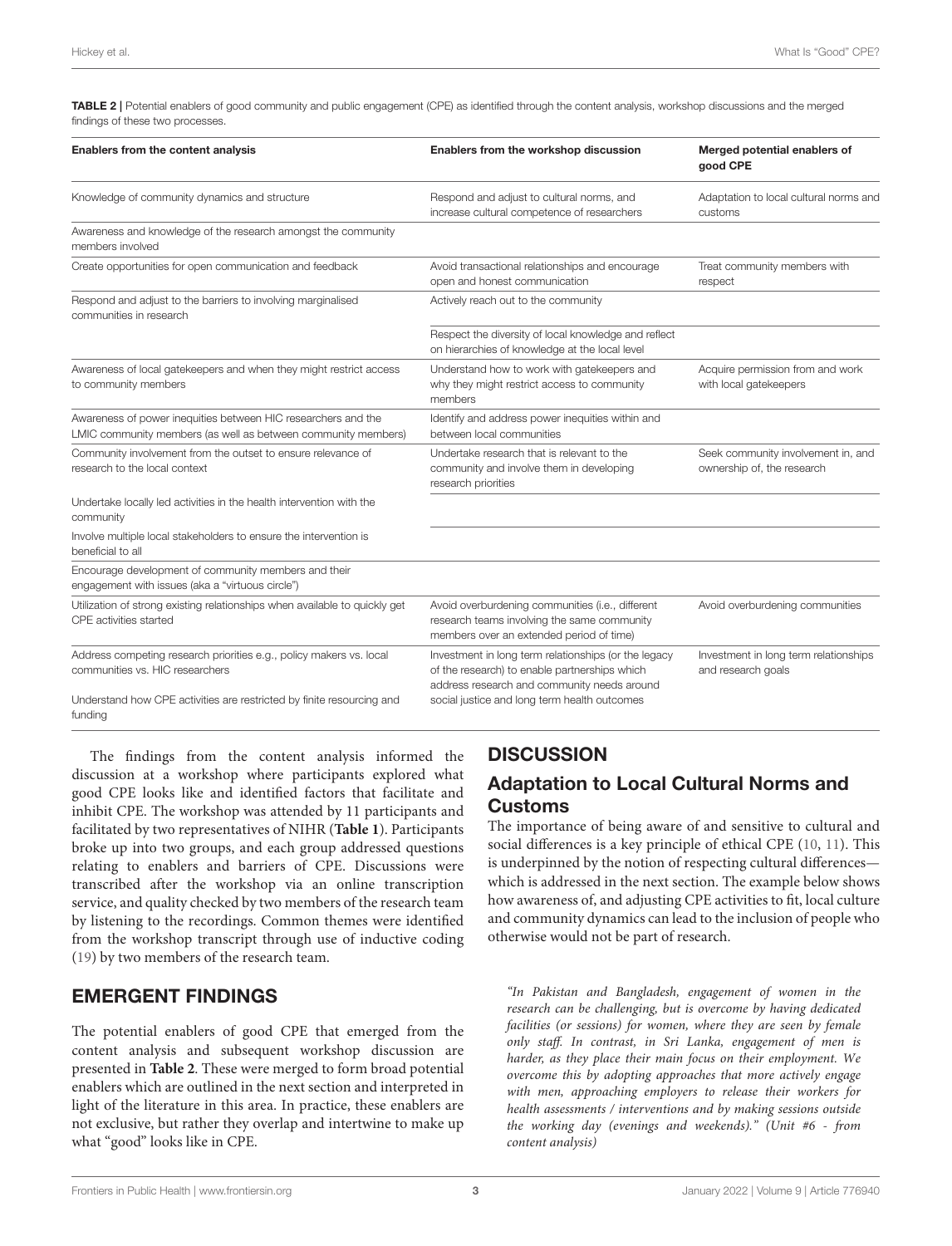Respecting and adapting to local cultural norms and customs also finds expression in researchers traveling to reach the community. Expecting community members to travel to academic institutions can exacerbate the perceived power imbalances between the researchers and the community [\(6,](#page-7-4) [21\)](#page-8-8), and so engaging people within their community context can make them feel more comfortable in conversations.

When explored further in the workshop, researchers dressing in a certain way was given as a further example of adaptation.

"...we need to accept certain cultural norms, for example, I'll share from my experience, I don't (usually) cover my hair, I don't wear a headscarf.... If I go into a suburb or rural area, I have to change the way I dress up" (Workshop participant #5)

The excerpt below demonstrates that adapting also applies to incentives to participate in research. Researchers should be conscious that what is considered morally and ethically acceptable may differ across cultures and countries [\(22\)](#page-8-9).

"But I was so surprised when for the first time I went to the Philippines, ... the degrees on the wall, ... you know, like mayors and, and government officials. But they were not degrees, they were kind of tokens and certificates of participation in a project. So then I started realising 'Oh, I didn't bring anything'... The next time we went, we made sure that we did." (Workshop participant #3)

#### Treat Community Members With Respect

The development of respect toward communities is another issue that is articulated in various ethics criteria [\(7,](#page-7-7) [11,](#page-7-6) [23\)](#page-8-10). This was an issue that was implied in the progress reports and addressed in detail in the workshop.

Respect found expression in terms of valuing local skills and knowledge. Gautier et al. [\(24\)](#page-8-11) stress the importance of moving away from paternalistic, top-down CPE methods and encouraging listening and response methods between the researchers and the community. This sense of a twoway interaction, and valuing and respecting different types of knowledge, was discussed in our workshop.

"...It's not bi-directional. It's just like one direction, assuming that someone knows more, and someone knows less. So someone has skills, all of these research competencies, you know, all of these degrees, and then someone has less, but how do we elevate the knowledge, the competencies, the skills of these people, and recognise them as valuable as what other people know and have? And I guess that's where the respect comes in as well and not having that kind of paternalistic approach..." (Workshop participant #9)

Respect also includes appreciating and listening to local knowledge about the relationships and power dynamics within the community and relations with other communities in the area. Talking and listening to community members or local researchers can help non-local researchers to avoid tense situations.

"...if somebody from the community goes into the community or understands the politics, the social economic dynamics, then that person would be able to understand not to bring these two tribes together, because that would be an all out war in that community engagement programme." (Workshop participant #5)

### Acquire Permission From, and Work With, Local Gatekeepers

The importance of engaging with local, regional and national health authorities [\(8\)](#page-7-8) and gaining the necessary legitimacy via the permission and approval of local actors [\(22,](#page-8-9) [23,](#page-8-10) [25\)](#page-8-12) was evident in the literature.

The content analysis and workshop discussions demonstrated that when engaging a community, researchers may have to work with local community leaders (i.e., gatekeepers) to gain access to a community or to get approval to carry out research in their area and give the research legitimacy.

"trying to engage the community without engaging the local health ministry was a non-starter completely... there was a lot of inducements that needed to be applied to the local policymakers, and involved numerous meetings, numerous visits to the health ministry, basically tried to convince them, this is a good idea." (Workshop participant #1)

The workshop discussion also showed that community leaders were sometimes instrumental in creating barriers to working with the most marginalized communities. There are multiple reasons that gatekeepers might block entry to researchers, which can be predicated on past experiences with international or other forms of health research where they live.

"...gatekeepers of or leaders of communities may restrict access to the most marginalised members of the community. And I think that's absolutely true (...) But a lot of it is not being paternalistic, but they are sometimes advocating for those members and keeping them safe." (Workshop participant #2)

There can also be a less benign side to some of those actors political actors—whom researchers depend on for permission to do their research in the community. So, gatekeepers can be barriers as well as people who can facilitate access.

"I had to cancel one of my events, because I was working with one member of parliament coming from an opposition political party. And when the government noted that, they withdrew the police services to cover my event." (Workshop participant #7).

## Seek Community Involvement in, and Ownership of, the Research

The importance of the community having ownership of the research and its outcomes emerged from analysis of the progress reports.

"To ensure long-term, sustainable change, the local community has to voice the local concerns and participate in defining the healthcare challenges. In turn, we aim for communities to develop a sense of responsibility and ownership of the solutions." (Unit #10 - from content analysis)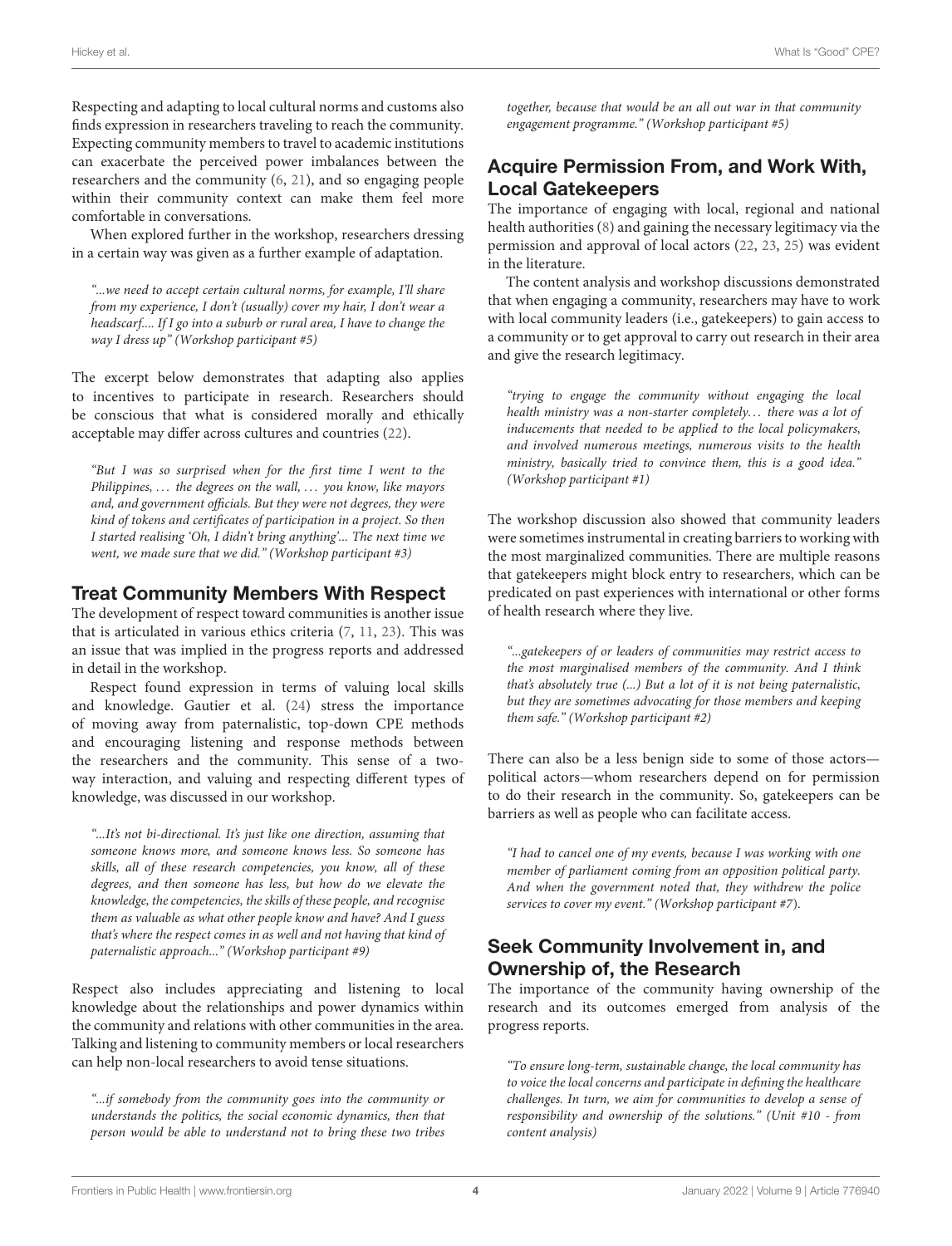The above excerpt hints at the notion of the "legacy" of the research. We define "legacy" as a concept that synthesizes the idea of sustainability and long-term impact; working toward the creation of long-term improvements that extends beyond the research lifecycle and creates a sense of ownership over the research within communities.

Explored further in the workshop, it was asserted that aligning the research with the communities priorities will keep it relevant to the local context and, ultimately, more likely the resulting intervention will be sustainable. Our findings support literature that show how involving people in the research can help ensure the relevance of the research to local communities [\(11,](#page-7-6) [12\)](#page-7-9) as well as the development and maintenance of trust in the research from the local community [\(7,](#page-7-7) [11\)](#page-7-6).

Workshop participants also explored the importance of involving local people in the research, which bestowed a degree of legitimacy on the research. The suggestion is that this can help promote consent to participate in the research [\(7,](#page-7-7) [22,](#page-8-9) [26\)](#page-8-13).

".... bringing people in from outside that don't match maybe local profiles or local needs, will only alienate people. This is why peer to peer involvement is always so good. Because if one of your group can talk to you about something that they feel is important, then you're more likely to listen to them than to somebody else..." (Workshop participant #1)

#### Avoid Overburdening Communities

Avoiding exploiting people [\(9,](#page-7-10) [11,](#page-7-6) [23\)](#page-8-10), ensuring the protection of participants [\(25\)](#page-8-12) and making sure that communities are not overburdened [\(22\)](#page-8-9) all feature in the literature. Overburdening communities, in terms of going back to the same community rather than reaching out to other communities, was an issue that emerged from the workshop.

"...one thing that we should watch out for that I've seen happening, the University Department gets into a community (...) so anyone who is now going to do research keeps going to that same particular community. Even though there are other areas within let's say, in Harare, they will go to one particular suburb and just engage in work with that community. So then some are saying we are tired of these people." (Workshop participant #13)

#### Investment in Long Term Relationships and Research Goals

Ensuring that research benefits the community is an often cited goal of CPE [\(7,](#page-7-7) [10,](#page-7-5) [25\)](#page-8-12). Echoing the work of Pratt [\(27\)](#page-8-14), workshop participants queried what or whose goals were the priority; the goals of the relatively short term research or the longer term goals of the community.

"Whose rights are we prioritising? Is there kind of, you know, premium for what the community needs? And what do they say they need? Is that above, you know, whatever research or academic or even policy and goals there are." (Workshop participant #9)

Researchers should be mindful of the particular colonial and imperial histories that have shaped past public health interventions and practices in the geographic contexts in which they are working [\(6,](#page-7-4) [7,](#page-7-7) [27](#page-8-14)[–29\)](#page-8-15).

"I think it's important to consider colonial history... and having that kind of paternalistic relationship, we know long term might not be the healthiest for us, for example." (Workshop participant #9)

An obvious example of how power inequities can find expression is in the language used between the community and the researcher, and also between researchers in HICs and LMICs.

"I have to speak better English to talk to you – we take on the burden of adjusting ourselves to your system, your protocols." (Workshop participant #9)

Long term relationships, that went beyond the scope of a single project or funding cycle, were regarded as a key component of the development of trust, addressing power differentials and ensuring the community has real influence.

"...I think it's a bit of a challenge when you don't have those existing community relationships and having to develop them fast can feel really uncomfortable, because you know, that you're hurrying people along, and you're not doing it in the way you would want to because, you know, Global Health bid come out, and you've got six weeks to deliver it." (Workshop participant #11)

This echoes Nelson's [\(6\)](#page-7-4) assertion that establishing the foundations necessary for long term relationships does not always sit easily with short term fundings cycles. NIHR has recently set up funding arrangements to support the development of research applications and partnerships; it encourages early involvement of community members and the development of relationships between researchers and the community [\(30\)](#page-8-16).

The sustainability of relationships between the community and researchers was regarded as a key component in ensuring the legacy of the research and this finding echoes the work of others [\(4,](#page-7-2) [16\)](#page-8-3).

## **CONCLUSIONS**

Despite the volume of literature on CPE, there is no explicit CPE guidance that researchers can turn to for answers about what "good" CPE looks like and why it should be done. This paper is the first step on the path toward identifying what "good" CPE might look like. The enablers we have highlighted in our discussion have been drawn from the analysis of progress reports and a workshop which covered examples of CPE from multiple countries and a broad range of research areas.

Global health research is still largely led by academics based in HICs where the social, cultural and economic context is likely to be very different from LMICs [\(23,](#page-8-10) [26\)](#page-8-13). Therefore, any guidance on CPE should give due consideration and respect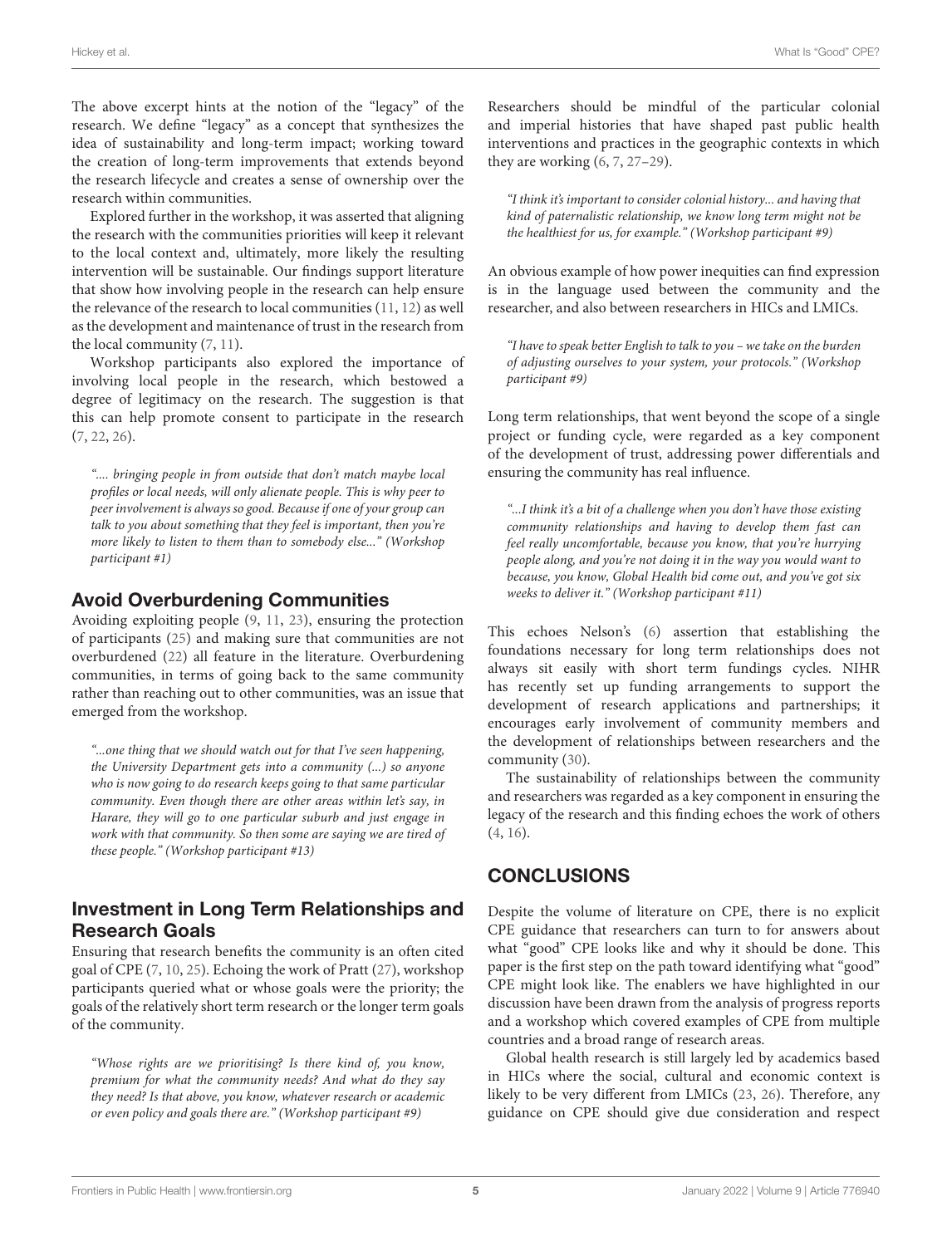to local cultures, as well as encouraging the development of trusting relationships with a variety of stakeholders to adapt the research to the local context. Embracing close relationships with community members throughout the research process can create channels for open communication and ensures that the research is responsive to the needs of the community [\(31\)](#page-8-17).

Establishing long term relationships between researchers and community members was a key enabler of good CPE that emerged from our work. Clearly, researchers need to be mindful of overburdening sections of the community and sometimes long term relationships may not be feasible or desirable. The suggestion was, however, that relationships sometimes needed to be built beyond the time frame of a single project or research cycle, and only then could trust be sufficiently developed and power differentials addressed. This approach will better ensure that research is focussed on the goals and needs of the community rather than just that of the researchers or funders.

This work was led by a UK-based research funder. Any future work in developing the core components of "good" CPE must ensure that it continues to be done in partnership with, and draws on the knowledge and experiences of, people from LMICs. We intend to explore our emerging enablers further with key stakeholders with a view to further develop our ideas, and possibly guidance, on what constitutes "good" CPE.

#### DATA AVAILABILITY STATEMENT

The raw data supporting the conclusions of this article will be made available by the authors, upon request, without undue reservation.

#### **REFERENCES**

- <span id="page-7-0"></span>1. NIHR. Engage and Involve Communities. (2021). Available online at: [https://](https://www.nihr.ac.uk/researchers/apply-for-funding/how-to-apply-for-global-health-funding/community-engagement-and-involvement.htm) [www.nihr.ac.uk/researchers/apply-for-funding/how-to-apply-for-global](https://www.nihr.ac.uk/researchers/apply-for-funding/how-to-apply-for-global-health-funding/community-engagement-and-involvement.htm)[health-funding/community-engagement-and-involvement.htm](https://www.nihr.ac.uk/researchers/apply-for-funding/how-to-apply-for-global-health-funding/community-engagement-and-involvement.htm) (accessed August 4, 2021).
- 2. World Health Organisation (WHO). Stronger Collaboration, Better Health: Global Action Plan for Healthy Lives and Well-being for All. Strengthening Collaboration Among Multilateral Organizations to Accelerate Country Progress on the Health-Related Sustainable Development Goals. Geneva: WHO. Licence: CC BY-NC-SA 3.0 IGO (2019).
- <span id="page-7-1"></span>3. Bedson J, Abramowitz S. Minimum Quality Standards and Indicators for Community Engagement (UNICEF). (2020). Available online at: [https://www.](https://www.unicef.org/mena/media/8401/file/19218_MinimumQuality-Report_v07_RC_002.pdf.pdf) [unicef.org/mena/media/8401/file/19218\\_MinimumQuality-Report\\_v07\\_RC\\_](https://www.unicef.org/mena/media/8401/file/19218_MinimumQuality-Report_v07_RC_002.pdf.pdf) [002.pdf.pdf](https://www.unicef.org/mena/media/8401/file/19218_MinimumQuality-Report_v07_RC_002.pdf.pdf) (accessed July 16, 2021).
- <span id="page-7-2"></span>4. World Health Organisation (WHO). WHO Community Engagement Framework for Quality, People-Centred and Resilient Health Services. Geneva: WHO. Licence: CC BY-NC-SA 3.0 IGO (2017).
- <span id="page-7-3"></span>5. Loewensen R, Laurell AC, Hogstedt C, D'Ambruoso L, Shroff Z. Participatory Action Research in Health Systems: A Methods Reader. (2014). Available online at: [https://equinetafrica.org/sites/default/files/uploads/documents/](https://equinetafrica.org/sites/default/files/uploads/documents/PAR_Methods_Reader2014_for_web.pdf) [PAR\\_Methods\\_Reader2014\\_for\\_web.pdf](https://equinetafrica.org/sites/default/files/uploads/documents/PAR_Methods_Reader2014_for_web.pdf) (accessed August 4, 2021).
- <span id="page-7-4"></span>6. Nelson E. A Resource Guide for Community Engagement and Involvement in Global Health Research. The Institute of Development Studies and National Institute for Health Research (2019). Available online at: [https://](https://www.nihr.ac.uk/documents/researchers/manage-your-funding/NIHR-Community-Engagement-Involvement-Resource-Guide-2019.pdf) [www.nihr.ac.uk/documents/researchers/manage-your-funding/NIHR-](https://www.nihr.ac.uk/documents/researchers/manage-your-funding/NIHR-Community-Engagement-Involvement-Resource-Guide-2019.pdf)

## AUTHOR CONTRIBUTIONS

MT, UR, DT, DC, TC, LD, MK, RM, CN, CR, and SS took part in the workshop discussion. GH and KP led the workshop discussion. GH, KP, UR, MT, and DT contributed to the analysis of the results and to the writing of the manuscript drafts. KP attests that all listed authors meet authorship criteria and that no others meeting the criteria have been omitted. All authors contributed equally to the design and implementation of the research, contributed to manuscript revisions, read, and approved the submitted version.

#### FUNDING

SS was part funded by the NIHR Applied Research Collaboration (ARC) West Midlands, the NIHR Health Protection Research Unit (HPRU) Gastrointestinal Infections, and the NIHR HPRU Genomics and Enabling data. PB's time was supported by the National Institute for Health Research Applied Research Collaboration East of England (NIHR ARC East of England).

## ACKNOWLEDGMENTS

We thank the UK Department of Health and Social Care staff member who provided input into the paper based on their personal views: Aaronjay Tidball (former global health research programme officer, science, research and evidence directorate, DHSC). We are also grateful to the UK National Institute for Health Research (NIHR) Global Health Research team for providing access to and support on the progress reports.

[Community-Engagement-Involvement-Resource-Guide-2019.pdf](https://www.nihr.ac.uk/documents/researchers/manage-your-funding/NIHR-Community-Engagement-Involvement-Resource-Guide-2019.pdf) (accessed July 16, 2021).

- <span id="page-7-7"></span>7. Council for International Organizations of Medical Sciences (CIOMS). International Ethical Guidelines for Health-related Research Involving Humans. 4th ed. Geneva: CIOMS (2016). p. 25–7.
- <span id="page-7-8"></span>8. MSF Ethics Review Board. Médecins Sans Frontières Research Ethics Framework - Guidance Document. (2013). Available online at: [https://](https://samumsf.org/sites/default/files/2019-04/9.%20MSF%20Research%20Ethics%20Framework_Guidance%20document%20%28Dec2013%29.pdf) [samumsf.org/sites/default/files/2019-04/9.%20MSF%20Research%20Ethics](https://samumsf.org/sites/default/files/2019-04/9.%20MSF%20Research%20Ethics%20Framework_Guidance%20document%20%28Dec2013%29.pdf) [%20Framework\\_Guidance%20document%20%28Dec2013%29.pdf](https://samumsf.org/sites/default/files/2019-04/9.%20MSF%20Research%20Ethics%20Framework_Guidance%20document%20%28Dec2013%29.pdf) (accessed August 4, 2021).
- <span id="page-7-10"></span>9. Presidential Commission for the Study of Bioethical Issues. Moral Science: Protecting Participants in Human Subjects Research. (2011). Available online at: [https://bioethicsarchive.georgetown.edu/pcsbi/sites/default/files/](https://bioethicsarchive.georgetown.edu/pcsbi/sites/default/files/Moral%20Science%20June%202012.pdf) [Moral%20Science%20June%202012.pdf](https://bioethicsarchive.georgetown.edu/pcsbi/sites/default/files/Moral%20Science%20June%202012.pdf) (accessed August 4, 2021).
- <span id="page-7-5"></span>10. Emanuel EJ, Wendler D, Killen J, Grady C. What makes clinical research in developing countries ethical? The benchmarks of ethical research. J Infect Dis. (2004) 189:930DisWendle10.1086/381709
- <span id="page-7-6"></span>11. Nuffield Council on Bioethics. The Ethics of Research Related to Healthcare in Developing Countries: A Follow Up Discussion Paper (2005). Available online at: [https://www.nuffieldbioethics.org/assets/pdfs/HRRDC\\_Follow-up\\_](https://www.nuffieldbioethics.org/assets/pdfs/HRRDC_Follow-up_Discussion_Paper.pdf) [Discussion\\_Paper.pdf](https://www.nuffieldbioethics.org/assets/pdfs/HRRDC_Follow-up_Discussion_Paper.pdf) (accessed August 4, 2021).
- <span id="page-7-9"></span>12. National Bioethics Advisory Commission. Ethical and Policy Issues in International Research: Clinical Trials in Developing Countries: Report and Recommendations of the National Bioethics Advisory Commission. Rockville, MD: NBAC (2001). Available online at: [https://scholarworks.iupui.edu/](https://scholarworks.iupui.edu/handle/1805/24) [handle/1805/24](https://scholarworks.iupui.edu/handle/1805/24) (accessed August 4, 2021).